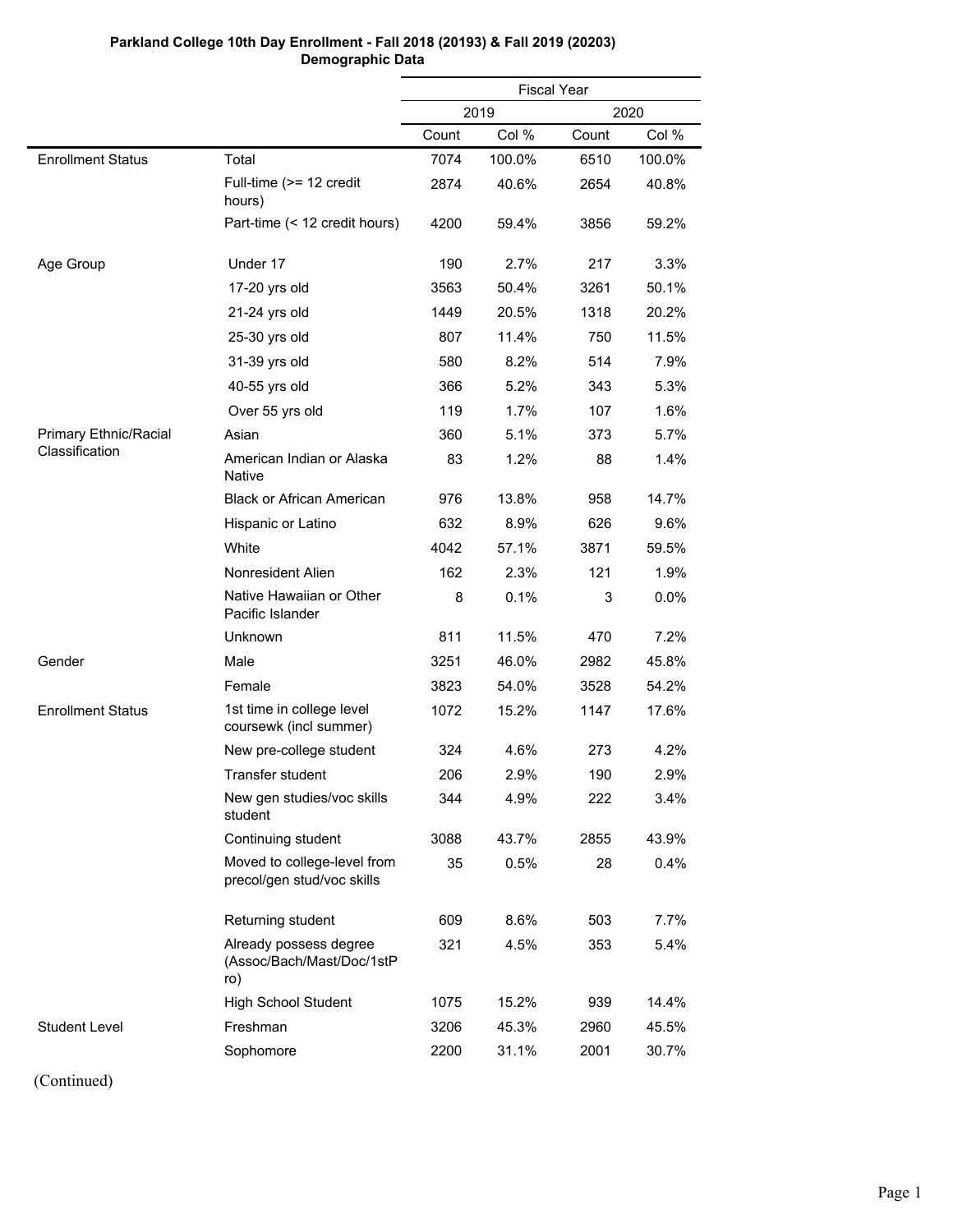(Continued)

| $($ Communica $)$            |                                                  |                    |       |       |       |
|------------------------------|--------------------------------------------------|--------------------|-------|-------|-------|
|                              |                                                  | <b>Fiscal Year</b> |       |       |       |
|                              |                                                  |                    | 2019  |       | 2020  |
|                              |                                                  | Count              | Col % | Count | Col % |
|                              | <b>Dual Enrollment</b>                           | 36                 | 0.5%  | 20    | 0.3%  |
|                              | Unclassified/other                               | 593                | 8.4%  | 610   | 9.4%  |
|                              | <b>Dual Credit</b>                               | 1039               | 14.7% | 919   | 14.1% |
| Residency                    | In-district                                      | 5500               | 77.7% | 5094  | 78.2% |
|                              | Out-of-district                                  | 1272               | 18.0% | 1159  | 17.8% |
|                              | Out-of-state                                     | 122                | 1.7%  | 112   | 1.7%  |
|                              | <b>Foreign Country</b>                           | 180                | 2.5%  | 145   | 2.2%  |
| <b>Student Intent</b>        | Prepare for transfer                             | 2784               | 39.4% | 2991  | 45.9% |
|                              | Improve skills for present<br>job                | 256                | 3.6%  | 266   | 4.1%  |
|                              | Prepare for job immediately<br>after com college | 908                | 12.8% | 1218  | 18.7% |
|                              | Prepare for GED/improve<br>basic ac skills       | 91                 | 1.3%  | 180   | 2.8%  |
|                              | Personal interest - not<br>career oriented       | 223                | 3.2%  | 372   | 5.7%  |
|                              | Other or unknown                                 | 2812               | 39.8% | 1483  | 22.8% |
| <b>Highest Degree Earned</b> | Assoc Deg                                        | 205                | 2.9%  | 224   | 3.4%  |
|                              | <b>Bachelor Deg</b>                              | 240                | 3.4%  | 267   | 4.1%  |
|                              | Certificate                                      | 106                | 1.5%  | 113   | 1.7%  |
|                              | Doctoral                                         | 12                 | 0.2%  | 20    | 0.3%  |
|                              | <b>GED</b>                                       | 111                | 1.6%  | 127   | 2.0%  |
|                              | High School Diploma                              | 3587               | 50.7% | 3592  | 55.2% |
|                              | Master Deg                                       | 69                 | 1.0%  | 66    | 1.0%  |
|                              | None                                             | 1110               | 15.7% | 951   | 14.6% |
|                              | Other                                            | 104                | 1.5%  | 216   | 3.3%  |
|                              | <b>First Prof</b>                                | 4                  | 0.1%  | 1     | 0.0%  |
|                              | Passed one college-level<br>course               | 947                | 13.4% | 581   | 8.9%  |
|                              | Unknown                                          | 579                | 8.2%  | 352   | 5.4%  |

Source: e1203.sps; Prepared by IAR; 9/12/2019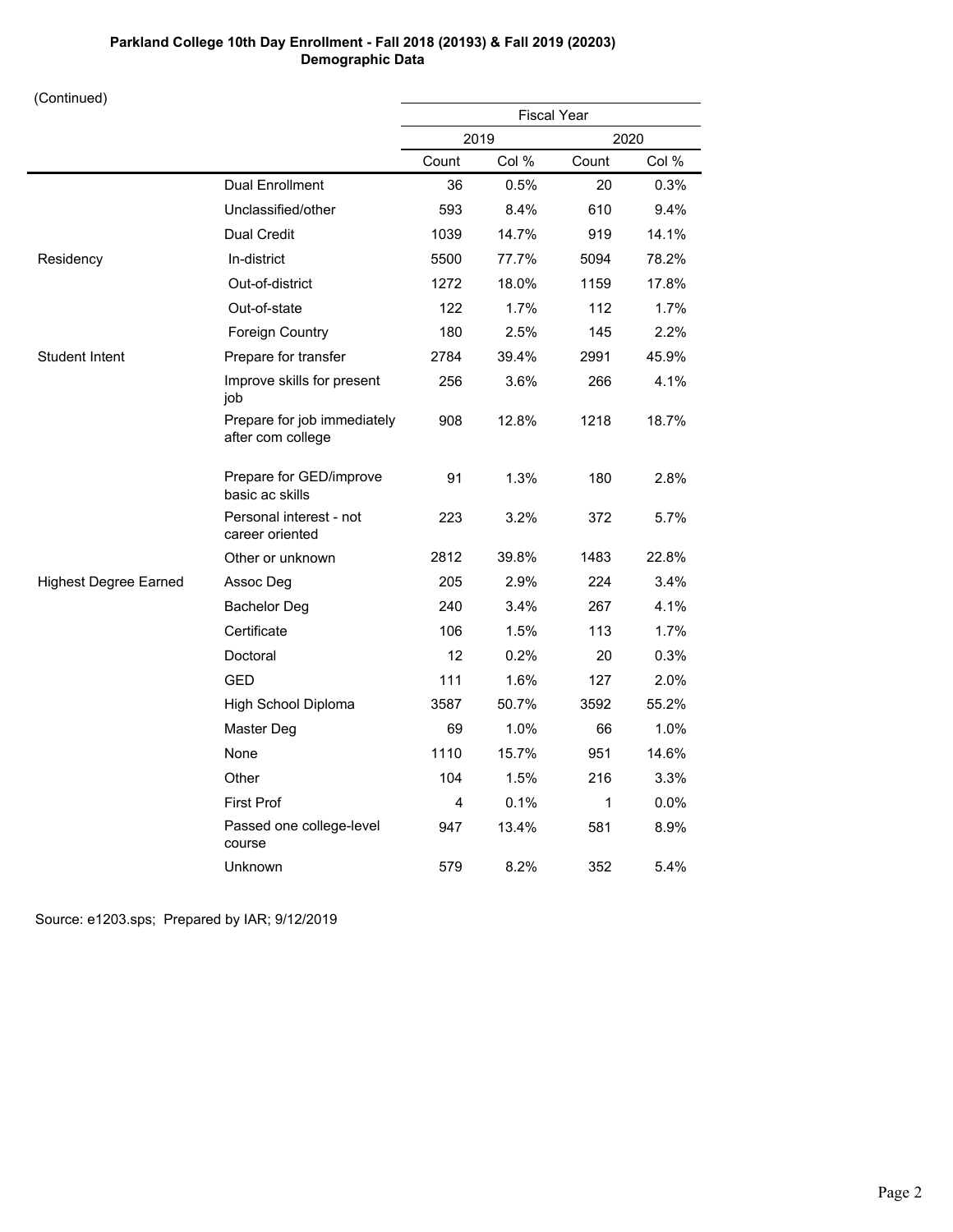#### **Parkland College 10th Day Enrollment - Fall 2018 (20193) & Fall 2019 (20203) Residency Data**

|              |                      | <b>Fiscal Year</b> |        |                |        |  |
|--------------|----------------------|--------------------|--------|----------------|--------|--|
|              |                      |                    | 2019   |                | 2020   |  |
|              |                      | Count              | Col %  | Count          | Col %  |  |
| <b>State</b> | Alabama              |                    |        | 1              | 0.0%   |  |
|              | Arizona              | 1                  | 0.0%   | $\overline{2}$ | 0.0%   |  |
|              | California           | 9                  | 0.1%   | 8              | 0.1%   |  |
|              | Colorado             | 1                  | 0.0%   |                |        |  |
|              | Connecticut          | 1                  | 0.0%   |                |        |  |
|              | District of Columbia | 1                  | 0.0%   |                |        |  |
|              | Florida              | 4                  | 0.1%   | 7              | 0.1%   |  |
|              | Georgia              | 2                  | 0.0%   | $\overline{2}$ | 0.0%   |  |
|              | Hawaii               |                    |        | 1              | 0.0%   |  |
|              | Illinois             | 6776               | 95.8%  | 6250           | 96.0%  |  |
|              | Indiana              | 33                 | 0.5%   | 35             | 0.5%   |  |
|              | lowa                 | 4                  | 0.1%   | 6              | 0.1%   |  |
|              | Kansas               |                    |        | 1              | 0.0%   |  |
|              | Kentucky             | 4                  | 0.1%   | 8              | 0.1%   |  |
|              | Louisiana            | 1                  | 0.0%   |                |        |  |
|              | Maryland             | 1                  | 0.0%   |                |        |  |
|              | Massachusetts        | $\overline{c}$     | 0.0%   | 1              | 0.0%   |  |
|              | Michigan             | 6                  | 0.1%   | 7              | 0.1%   |  |
|              | Minnesota            | 5                  | 0.1%   |                |        |  |
|              | Missouri             | 5                  | 0.1%   | 5              | 0.1%   |  |
|              | Nebraska             |                    |        | $\overline{2}$ | 0.0%   |  |
|              | Nevada               | 2                  | 0.0%   |                |        |  |
|              | New Jersey           | 3                  | 0.0%   | 3              | 0.0%   |  |
|              | New York             | 3                  | 0.0%   | $\overline{c}$ | 0.0%   |  |
|              | North Carolina       |                    |        | 1              | 0.0%   |  |
|              | Ohio                 | 1                  | 0.0%   |                |        |  |
|              | Oklahoma             |                    |        | 1              | 0.0%   |  |
|              | Pennsylvania         | 8                  | 0.1%   | 1              | 0.0%   |  |
|              | South Carolina       | 1                  | 0.0%   | 1              | 0.0%   |  |
|              | Tennessee            | 4                  | 0.1%   | 4              | 0.1%   |  |
|              | Texas                | 4                  | 0.1%   | 4              | 0.1%   |  |
|              | Utah                 | 1                  | 0.0%   | 1              | 0.0%   |  |
|              | Virginia             | 4                  | 0.1%   | 2              | 0.0%   |  |
|              | Washington           | 3                  | 0.0%   | 3              | 0.0%   |  |
|              | Wisconsin            | 4                  | 0.1%   | 6              | 0.1%   |  |
|              | Foreign              | 180                | 2.5%   | 145            | 2.2%   |  |
|              | Total                | 7074               | 100.0% | 6510           | 100.0% |  |

Source: e1203.sps; Prepared by IAR; 9/12/2019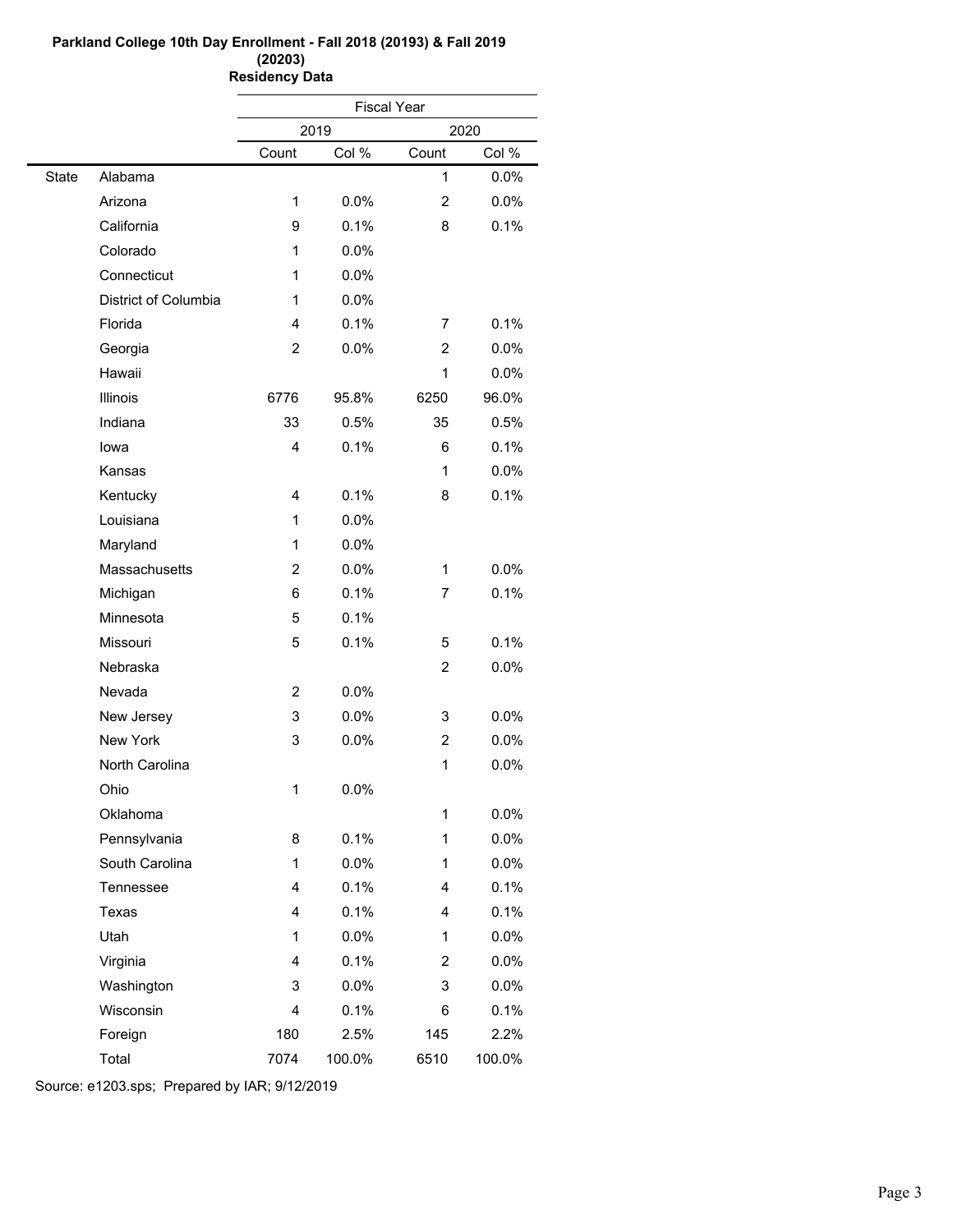|                  |                 |                         | <b>Fiscal Year</b> |                  |         |  |
|------------------|-----------------|-------------------------|--------------------|------------------|---------|--|
|                  |                 |                         | 2019               |                  | 2020    |  |
|                  |                 | Count                   | Col %              | Count            | Col %   |  |
| Program of Study | <b>B ABGAAS</b> | 4                       | 0.1%               | $\boldsymbol{2}$ | 0.0%    |  |
|                  | <b>B ABLAAS</b> | 22                      | 0.3%               | 23               | 0.4%    |  |
|                  | <b>B ABLCER</b> | $\mathbf 1$             | 0.0%               |                  |         |  |
|                  | <b>B ABMAAS</b> | 31                      | 0.4%               | 31               | 0.5%    |  |
|                  | <b>B ABRAAS</b> |                         |                    | 2                | 0.0%    |  |
|                  | <b>B ABTAAS</b> | 28                      | 0.4%               | 39               | 0.6%    |  |
|                  | <b>B ABTCER</b> |                         |                    | 3                | 0.0%    |  |
|                  | <b>B ACCAAS</b> | 54                      | 0.8%               | 44               | 0.7%    |  |
|                  | <b>B ACCCER</b> | 4                       | 0.1%               | 6                | 0.1%    |  |
|                  | <b>B AGBCER</b> | $\overline{\mathbf{c}}$ | 0.0%               | 1                | 0.0%    |  |
|                  | <b>B EQMAAS</b> | 1                       | 0.0%               |                  |         |  |
|                  | <b>B ETRCER</b> | 4                       | 0.1%               | 4                | 0.1%    |  |
|                  | <b>B FLDCER</b> | 1                       | 0.0%               | 3                | 0.0%    |  |
|                  | <b>B FSACER</b> |                         |                    | 1                | 0.0%    |  |
|                  | <b>B GISCER</b> | 2                       | 0.0%               |                  |         |  |
|                  | <b>B HCMAAS</b> | 16                      | 0.2%               | 13               | 0.2%    |  |
|                  | <b>B HIFCER</b> | 3                       | 0.0%               | 1                | 0.0%    |  |
|                  | <b>B HIHAAS</b> | 9                       | 0.1%               | 5                | 0.1%    |  |
|                  | <b>B HIMCER</b> |                         |                    | 1                | 0.0%    |  |
|                  | <b>B HIRAAS</b> | 6                       | 0.1%               | 8                | 0.1%    |  |
|                  | <b>B INDCER</b> | 15                      | 0.2%               | 9                | 0.1%    |  |
|                  | <b>B INTCER</b> | $\overline{\mathbf{c}}$ | 0.0%               | 1                | 0.0%    |  |
|                  | <b>B MGTAAS</b> | 96                      | 1.4%               | 90               | 1.4%    |  |
|                  | <b>B MKTAAS</b> | 28                      | 0.4%               | 30               | 0.5%    |  |
|                  | E ACRAAS        | 17                      | 0.2%               | 11               | 0.2%    |  |
|                  | <b>E ACRCER</b> | 3                       | 0.0%               | 2                | 0.0%    |  |
|                  | E AFTAAS        | 39                      | 0.6%               | 35               | 0.5%    |  |
|                  | E AMTCER        | 1                       | 0.0%               | 3                | 0.0%    |  |
|                  | E AUSCER        | 1                       | $0.0\%$            | 3                | $0.0\%$ |  |
|                  | E AUTAAS        | 61                      | 0.9%               | 56               | 0.9%    |  |
|                  | <b>E BCRCER</b> | 4                       | 0.1%               | 5                | 0.1%    |  |
|                  | E CADCER        |                         |                    | 2                | 0.0%    |  |
|                  | E CBSCER        |                         |                    | 1                | 0.0%    |  |
|                  | E CDBAAS        | 4                       | 0.1%               | 3                | 0.0%    |  |
|                  | E CDMAAS        | 42                      | 0.6%               | 41               | 0.6%    |  |
|                  | E CDSAAS        | 13                      | 0.2%               | 7                | 0.1%    |  |
|                  | E CIVCER        |                         |                    | 1                | 0.0%    |  |
|                  | E CLSCER        | 20                      | 0.3%               | 23               | 0.4%    |  |
|                  | E CMDCER        | $\mathbf{1}$            | 0.0%               | 3                | 0.0%    |  |
|                  |                 |                         |                    |                  |         |  |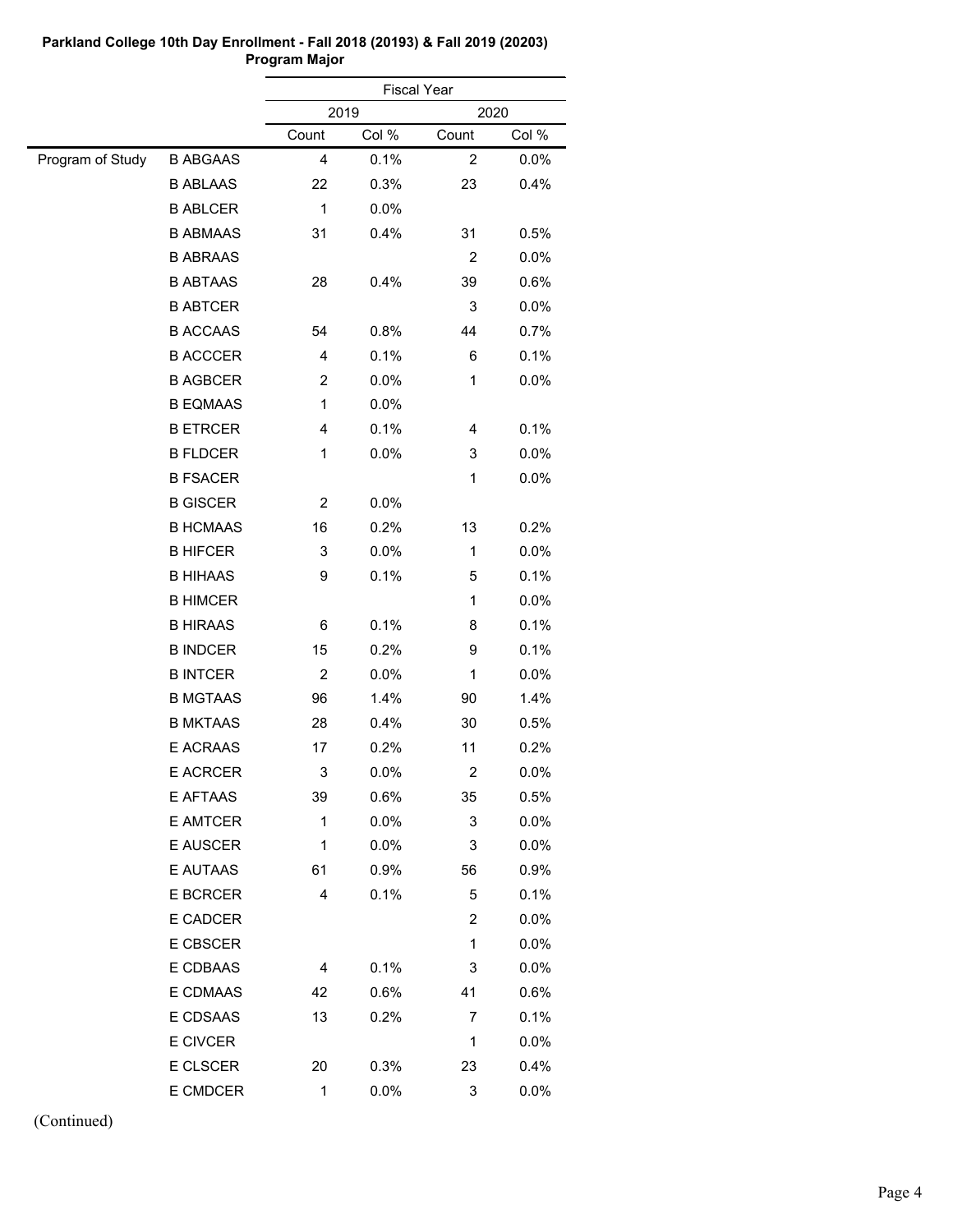| $\sim$ nunu $\sim$ |                 | <b>Fiscal Year</b> |         |                |         |  |  |
|--------------------|-----------------|--------------------|---------|----------------|---------|--|--|
|                    |                 |                    | 2019    |                | 2020    |  |  |
|                    |                 | Count              | Col %   | Count          | Col %   |  |  |
|                    | E CNHAAS        | 17                 | 0.2%    | 20             | 0.3%    |  |  |
|                    | E CTTAAS        | 1                  | 0.0%    | $\mathbf 1$    | 0.0%    |  |  |
|                    | E ECSAAS        | 20                 | 0.3%    | 16             | 0.2%    |  |  |
|                    | E ELPCER        | 6                  | 0.1%    | 15             | 0.2%    |  |  |
|                    | E ENSAES        | 144                | 2.0%    | 121            | 1.9%    |  |  |
|                    | E HACAAS        | 13                 | 0.2%    | 24             | 0.4%    |  |  |
|                    | E HACCER        | 5                  | 0.1%    | 6              | 0.1%    |  |  |
|                    | E HVCCER        | 9                  | 0.1%    | 7              | 0.1%    |  |  |
|                    | E IMCCER        | $\mathbf{1}$       | $0.0\%$ | 3              | 0.0%    |  |  |
|                    | <b>E IMTCER</b> | $\overline{c}$     | 0.0%    | 1              | 0.0%    |  |  |
|                    | <b>E IWTCER</b> | 22                 | 0.3%    | 22             | 0.3%    |  |  |
|                    | <b>E MFGAAS</b> | 30                 | 0.4%    | 32             | 0.5%    |  |  |
|                    | E MMCCER        |                    |         | $\mathbf 1$    | 0.0%    |  |  |
|                    | E PETAAS        | 33                 | 0.5%    | 36             | 0.6%    |  |  |
|                    | E TTTCER        | $\mathbf 1$        | $0.0\%$ |                |         |  |  |
|                    | F AADAFA        | 67                 | 0.9%    | 93             | 1.4%    |  |  |
|                    | F AAEAFA        | 13                 | 0.2%    | 6              | 0.1%    |  |  |
|                    | <b>F ENTAAS</b> | $\overline{4}$     | 0.1%    | 4              | 0.1%    |  |  |
|                    | <b>F ENTCER</b> | 3                  | $0.0\%$ |                |         |  |  |
|                    | <b>F GDICER</b> | 3                  | 0.0%    | 4              | 0.1%    |  |  |
|                    | F GDSAAS        | 33                 | 0.5%    | 26             | 0.4%    |  |  |
|                    | F GPPCER        | $\overline{c}$     | 0.0%    | 1              | 0.0%    |  |  |
|                    | <b>F MCBAAS</b> | 31                 | 0.4%    | 35             | 0.5%    |  |  |
|                    | <b>F MCCAAS</b> | 8                  | 0.1%    | $\mathbf 1$    | 0.0%    |  |  |
|                    | <b>F MPHAAS</b> | 16                 | 0.2%    | 23             | 0.4%    |  |  |
|                    | <b>F MPRCER</b> | 5                  | 0.1%    | 5              | 0.1%    |  |  |
|                    | F MSEAFA        | 12                 | 0.2%    | 14             | 0.2%    |  |  |
|                    | F MSPAFA        | 9                  | 0.1%    | 6              | 0.1%    |  |  |
|                    | <b>G AMACER</b> |                    |         | 3              | 0.0%    |  |  |
|                    | <b>G CMACER</b> |                    |         | 6              | 0.1%    |  |  |
|                    | <b>G DHGAAS</b> | 68                 | 1.0%    | 66             | 1.0%    |  |  |
|                    | <b>G EMACER</b> | $\overline{c}$     | 0.0%    | $\overline{c}$ | $0.0\%$ |  |  |
|                    | <b>G EMTAAS</b> | 18                 | 0.3%    | 17             | 0.3%    |  |  |
|                    | <b>G EMTCER</b> | 7                  | 0.1%    | 11             | 0.2%    |  |  |
|                    | <b>G FSTAAS</b> | 12                 | 0.2%    | 7              | 0.1%    |  |  |
|                    | <b>G FSTCER</b> | $\overline{c}$     | 0.0%    |                |         |  |  |
|                    | <b>G MASCER</b> | 18                 | 0.3%    | 8              | 0.1%    |  |  |
|                    | <b>G MSGAAS</b> | 3                  | 0.0%    | 2              | 0.0%    |  |  |
|                    | <b>G MSGCER</b> | 12                 | 0.2%    |                |         |  |  |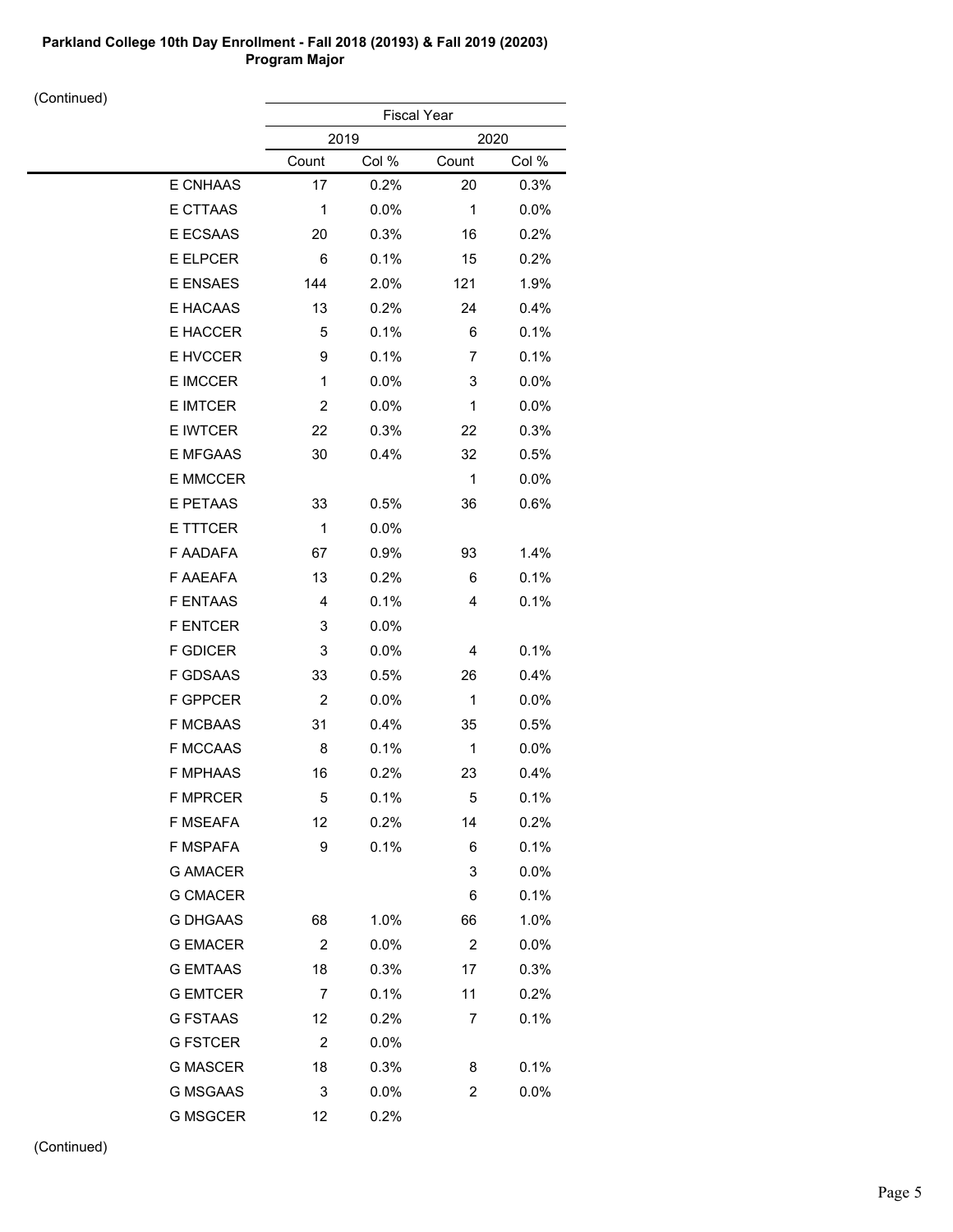(Continued)

| $\sim$ nunu $\sim$ |                 | <b>Fiscal Year</b> |         |                |         |  |
|--------------------|-----------------|--------------------|---------|----------------|---------|--|
|                    |                 | 2019               |         |                | 2020    |  |
|                    |                 | Count              | Col %   | Count          | Col %   |  |
|                    | <b>G MTRCER</b> |                    |         | 1              | 0.0%    |  |
|                    | <b>G NASCER</b> | 8                  | 0.1%    | 4              | 0.1%    |  |
|                    | <b>G NURAAS</b> | 209                | 3.0%    | 189            | 2.9%    |  |
|                    | <b>G NURCER</b> | 52                 | 0.7%    | 38             | 0.6%    |  |
|                    | <b>G OTAAAS</b> | 20                 | 0.3%    | 41             | 0.6%    |  |
|                    | <b>G RTTAAS</b> | 26                 | 0.4%    | 22             | 0.3%    |  |
|                    | <b>G SPTCER</b> | 1                  | $0.0\%$ | 5              | 0.1%    |  |
|                    | <b>G SURAAS</b> | 39                 | 0.6%    | 35             | 0.5%    |  |
|                    | <b>G VTTAAS</b> | 62                 | 0.9%    | 59             | 0.9%    |  |
|                    | <b>G XCTCER</b> | 5                  | 0.1%    | $\overline{c}$ | 0.0%    |  |
|                    | <b>G XMRCER</b> | 3                  | 0.0%    | 1              | $0.0\%$ |  |
|                    | <b>G XRAAAS</b> | 30                 | 0.4%    | 30             | 0.5%    |  |
|                    | H GAAAA         | 921                | 13.0%   | 928            | 14.3%   |  |
|                    | H GAACE         | $\overline{4}$     | 0.1%    | 4              | 0.1%    |  |
|                    | H GAACRD        |                    |         | 2              | 0.0%    |  |
|                    | N ASGAS         | 1070               | 15.1%   | 1002           | 15.4%   |  |
|                    | N FTRCER        | 13                 | 0.2%    | 2              | 0.0%    |  |
|                    | OCCUP1799       | 621                | 8.8%    | 655            | 10.1%   |  |
|                    | S CDECER        | $\overline{c}$     | $0.0\%$ | $\overline{c}$ | 0.0%    |  |
|                    | S CHDAAS        | 48                 | 0.7%    | 21             | 0.3%    |  |
|                    | S CJSAAS        | 76                 | 1.1%    | 59             | 0.9%    |  |
|                    | S FSTAAS        |                    |         | 3              | 0.0%    |  |
|                    | <b>T BKPCER</b> |                    |         | $\overline{c}$ | 0.0%    |  |
|                    | <b>T CMSAAS</b> | 1                  | 0.0%    |                |         |  |
|                    | <b>T CNAAAS</b> | 55                 | 0.8%    | 45             | 0.7%    |  |
|                    | T CPLAAS        | 55                 | 0.8%    | 45             | 0.7%    |  |
|                    | <b>T CSMCER</b> | 1                  | 0.0%    |                |         |  |
|                    | T DGMAAS        | 39                 | 0.6%    | 28             | 0.4%    |  |
|                    | <b>T GPRCER</b> | $\mathbf{1}$       | $0.0\%$ | $\mathbf{1}$   | 0.0%    |  |
|                    | <b>TIADAAS</b>  | 6                  | 0.1%    | 5              | 0.1%    |  |
|                    | <b>T IADCER</b> | $\mathbf{1}$       | 0.0%    | $\mathbf{1}$   | 0.0%    |  |
|                    | <b>T IPRCER</b> | 3                  | 0.0%    | 2              | $0.0\%$ |  |
|                    | <b>TLINCER</b>  | 1                  | 0.0%    |                |         |  |
|                    | <b>T MSACER</b> |                    |         | $\mathbf 1$    | 0.0%    |  |
|                    | <b>T MSOCER</b> | 1                  | 0.0%    |                |         |  |
|                    | T OCAAAS        | 43                 | 0.6%    | 36             | 0.6%    |  |
|                    | T OCPCER        | 1                  | 0.0%    | 3              | 0.0%    |  |
|                    | T OOSCER        |                    |         | 1              | 0.0%    |  |
|                    | <b>T PCFCER</b> | 1                  | 0.0%    | 1              | 0.0%    |  |
|                    |                 |                    |         |                |         |  |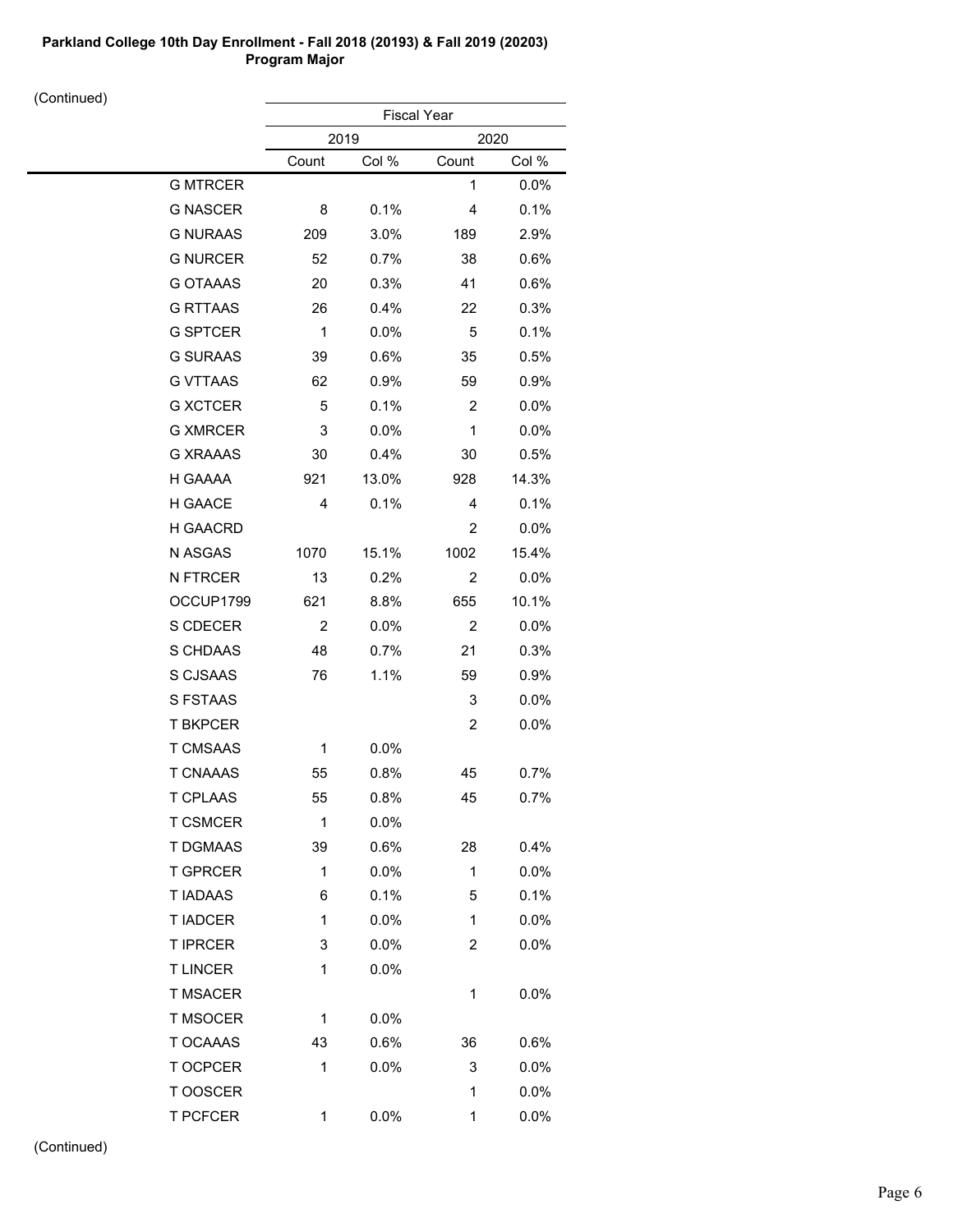(Continued)

| $\prime$        | <b>Fiscal Year</b> |        |       |         |  |
|-----------------|--------------------|--------|-------|---------|--|
|                 | 2019               |        |       | 2020    |  |
|                 | Count              | Col %  | Count | Col %   |  |
| <b>T SDVCER</b> | 1                  | 0.0%   | 2     | 0.0%    |  |
| <b>TVGWCER</b>  | 1                  | 0.0%   | 1     | 0.0%    |  |
| <b>V CMPCER</b> |                    |        | 1     | 0.0%    |  |
| <b>V UASCER</b> | 1                  | 0.0%   | 1     | 0.0%    |  |
| X CDLCER        | 5                  | 0.1%   | 2     | $0.0\%$ |  |
| Y AB4CE         | 1                  | 0.0%   |       |         |  |
| Y AS6CE         |                    |        | 1     | 0.0%    |  |
| Y EL2CE         |                    |        | 1     | $0.0\%$ |  |
| Y EL3CE         | $\overline{2}$     | 0.0%   | 4     | 0.1%    |  |
| Y EL4CE         | 11                 | 0.2%   | 1     | 0.0%    |  |
| Y EL5CE         | 40                 | 0.6%   | 16    | 0.2%    |  |
| Y GSUAGS        | 2406               | 34.0%  | 2046  | 31.4%   |  |
| Total           | 7074               | 100.0% | 6510  | 100.0%  |  |

## Source: e1203.sps; Prepared by IAR; 9/12/2019

|                      | <b>Previous College Experience</b>       |                    |        |       |        |  |
|----------------------|------------------------------------------|--------------------|--------|-------|--------|--|
|                      |                                          | <b>Fiscal Year</b> |        |       |        |  |
|                      |                                          |                    | 2019   |       | 2020   |  |
|                      |                                          | Count              | Col %  | Count | Col %  |  |
| Previous Institution | Total                                    | 206                | 100.0% | 190   | 100.0% |  |
| Attended             | Unknown Institution                      |                    |        | 1     | 0.5%   |  |
|                      | <b>Black Hawk College-East</b>           | $\overline{2}$     | 1.0%   | 2     | 1.1%   |  |
|                      | <b>Black Hawk College-Quad</b><br>Cities | 2                  | 1.0%   | 2     | 1.1%   |  |
|                      | <b>Bradley University</b>                |                    |        | 1     | 0.5%   |  |
|                      | Carl Sandburg College                    | 1                  | 0.5%   |       |        |  |
|                      | College of DuPage                        | 1                  | 0.5%   | 1     | 0.5%   |  |
|                      | College of Lake County                   | 1                  | 0.5%   |       |        |  |
|                      | College of St. Francis                   |                    |        | 1     | 0.5%   |  |
|                      | Danville Area Community<br>College       | 11                 | 5.3%   | 16    | 8.4%   |  |
|                      | DePaul University                        | 1                  | 0.5%   |       |        |  |
|                      | <b>Eastern Illinois University</b>       | 4                  | 1.9%   | 5     | 2.6%   |  |
|                      | <b>Elgin Community College</b>           |                    |        | 1     | 0.5%   |  |
|                      | Governors State University               | 1                  | 0.5%   |       |        |  |

# **Parkland College 10th Day Enrollment - Fall 2018 (20193) & Fall 2019 (20203)**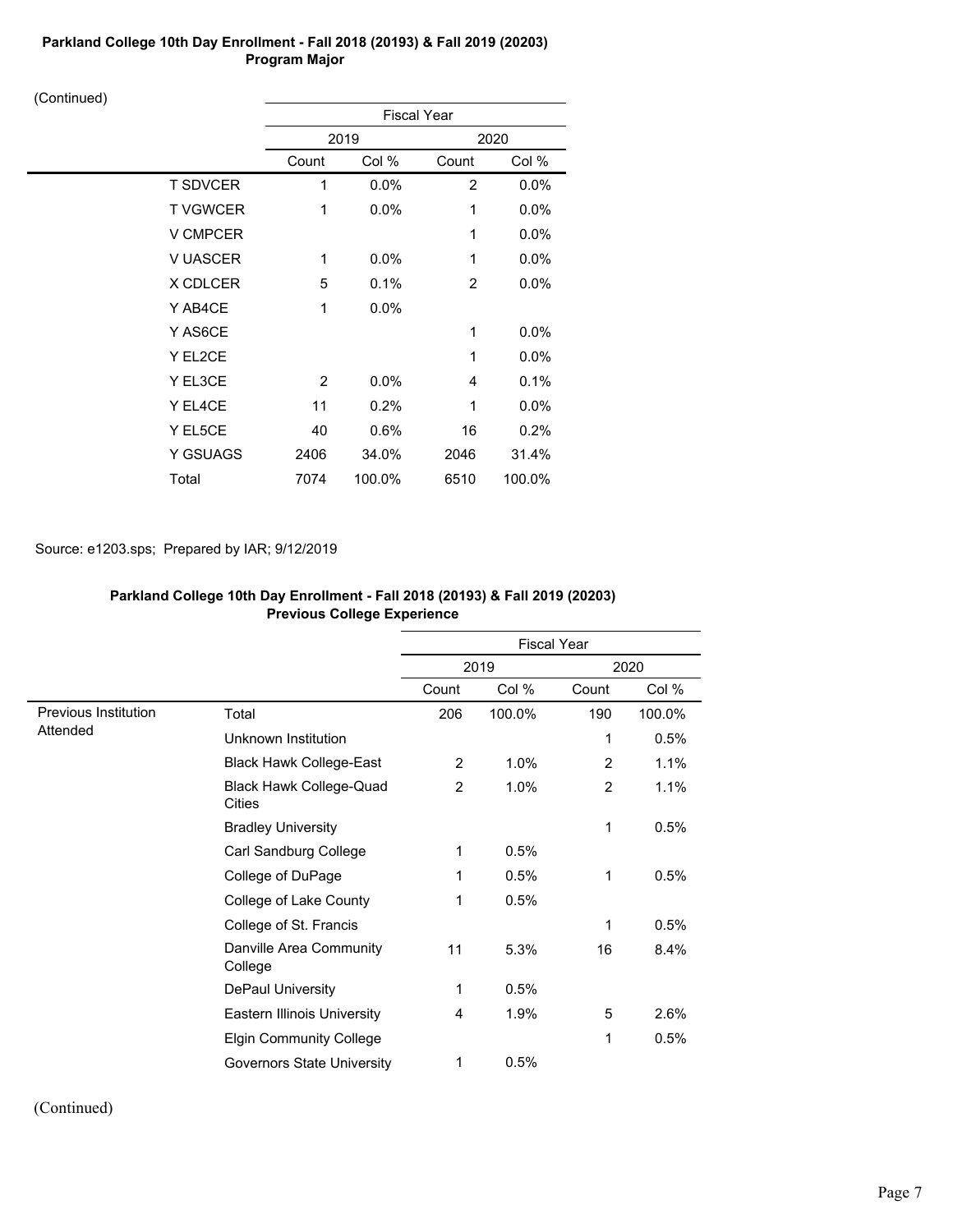## **Parkland College 10th Day Enrollment - Fall 2018 (20193) & Fall 2019 (20203) Previous College Experience**

|                                             | <b>Fiscal Year</b> |       |                |       |
|---------------------------------------------|--------------------|-------|----------------|-------|
|                                             |                    | 2019  |                | 2020  |
|                                             | Count              | Col % | Count          | Col % |
| Harold Washington College<br>(Loop College) | $\overline{2}$     | 1.0%  |                |       |
| Harry S Truman College                      |                    |       | $\mathbf 1$    | 0.5%  |
| <b>Heartland Community</b><br>College       | 14                 | 6.8%  | 19             | 10.0% |
| Illinois Benedictine College                | 1                  | 0.5%  |                |       |
| Illinois Central College                    | 7                  | 3.4%  | 4              | 2.1%  |
| Illinois Eastern Community<br>Colleges      | 1                  | 0.5%  | 1              | 0.5%  |
| Illinois State University                   | 4                  | 1.9%  | 4              | 2.1%  |
| <b>Illinois Valley Community</b><br>College | 8                  | 3.9%  | 4              | 2.1%  |
| Illinois Wesleyan University                |                    |       | 1              | 0.5%  |
| John A. Logan College                       | 1                  | 0.5%  | 1              | 0.5%  |
| John Wood Community<br>College              | 3                  | 1.5%  |                |       |
| Joliet Junior College                       | 6                  | 2.9%  | 5              | 2.6%  |
| Kankakee Community<br>College               | 6                  | 2.9%  | 11             | 5.8%  |
| Kaskaskia College                           | 2                  | 1.0%  |                |       |
| Kendall College                             | 1                  | 0.5%  |                |       |
| Kennedy-King College                        |                    |       | 1              | 0.5%  |
| Kishwaukee College                          |                    |       | 1              | 0.5%  |
| Lake Land College                           | 9                  | 4.4%  | 12             | 6.3%  |
| Lewis & Clark Community<br>College          | 1                  | 0.5%  | $\overline{2}$ | 1.1%  |
| <b>Lewis University</b>                     | 1                  | 0.5%  | 2              | 1.1%  |
| Lincoln College                             | 3                  | 1.5%  | 1              | 0.5%  |
| <b>Lincoln Land Community</b><br>College    | 7                  | 3.4%  | 4              | 2.1%  |
| Lincoln Trail College                       | $\mathbf{1}$       | 0.5%  |                |       |
| Malcolm X College                           | $\mathbf{1}$       | 0.5%  | $\overline{2}$ | 1.1%  |
| <b>McHenry County College</b>               | 1                  | 0.5%  | 1              | 0.5%  |
| Midstate College                            |                    |       | 1              | 0.5%  |
| Moraine Valley Comm.<br>College             | 5                  | 2.4%  |                |       |
| Northeastern Illinois<br><b>University</b>  |                    |       | $\mathbf{1}$   | 0.5%  |
| Northern Illinois University                |                    |       | $\mathbf{1}$   | 0.5%  |
| Oakton Community College                    | $\overline{2}$     | 1.0%  |                |       |
| Olivet Nazarene College                     |                    |       | 1              | 0.5%  |